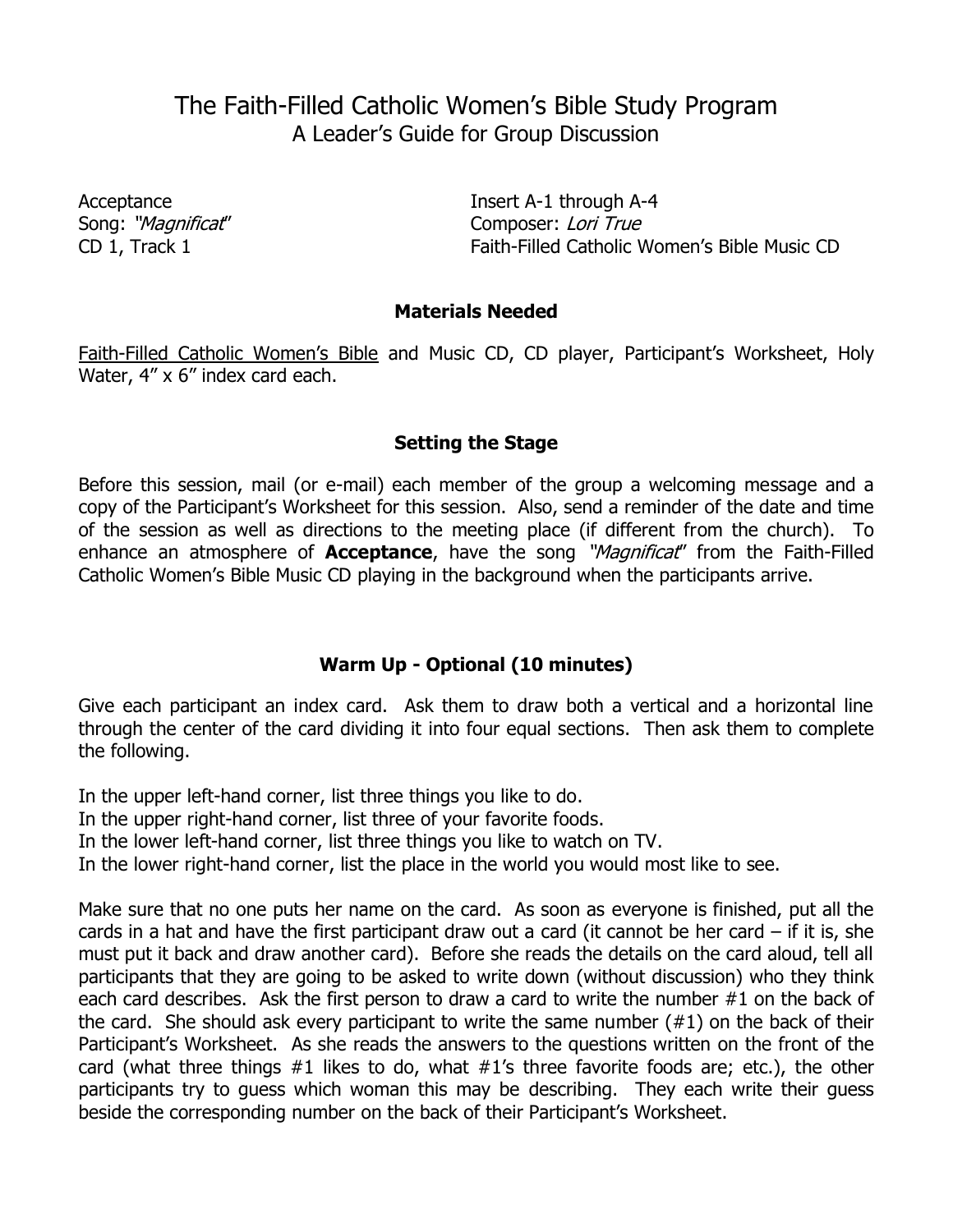Move around the group until the last participant has read the last card. After the first one, each subsequent card should get the next consecutive number written on the back of the card, corresponding with the numbers written on the back of the Participant's Worksheets. Compare answers with each other. Ask if anyone got all the names correct in their list.

## **Opening Discussion (15 minutes)**

To begin the discussion, ask each participant to share with the group her answer(s) to one, or both, of the following questions:

- 1. What does acceptance mean to you?
- 2. What does it mean to be accepted?

Ask the participants to offer their reflections on any of the following questions:

- 3. Have you ever felt totally accepted (or totally unaccepted) by a person or a group?
- 4. Do you ever have trouble accepting yourself?
- 5. Do you sometimes have trouble accepting the circumstances in your life that you can't change?

## **Spiritual Awakening - Opening Prayer**

Ask the participants to read together the **Prayer** at the top of insert page A-2.

## **Spiritual Awakening - Recognizing (5 minutes)**

**Leader:** The Bible tells us about how God accepts us and how He expects us to accept each other. Ask the participants to read aloud each of the **first five** Scripture passages in the **Recognizing** section of **Spiritual Awakening** on insert page A-2. Remind them to pause for a few seconds in silence after each passage to allow anyone to offer any spontaneous thought, prayer, praise or thanksgiving that this Scripture might inspire. Then, in recognition of the example she set for full acceptance of God's will, conclude this section by all reciting **Luke 1:38** followed by praying the Hail Mary together.

> Mary said, "Behold, I am the handmaid of the Lord. May it be done to me according to your word." Luke 1:38

## **Spiritual Awakening - 1 st Reflection (15 minutes)**

Have the participants read the **Faith in Action** article "Smile Even at Funerals" on insert page A-3. Discuss the answers to the following questions: Are you fully accepting of God's will? How would your life look different if you rejoiced in Luke 1:38.